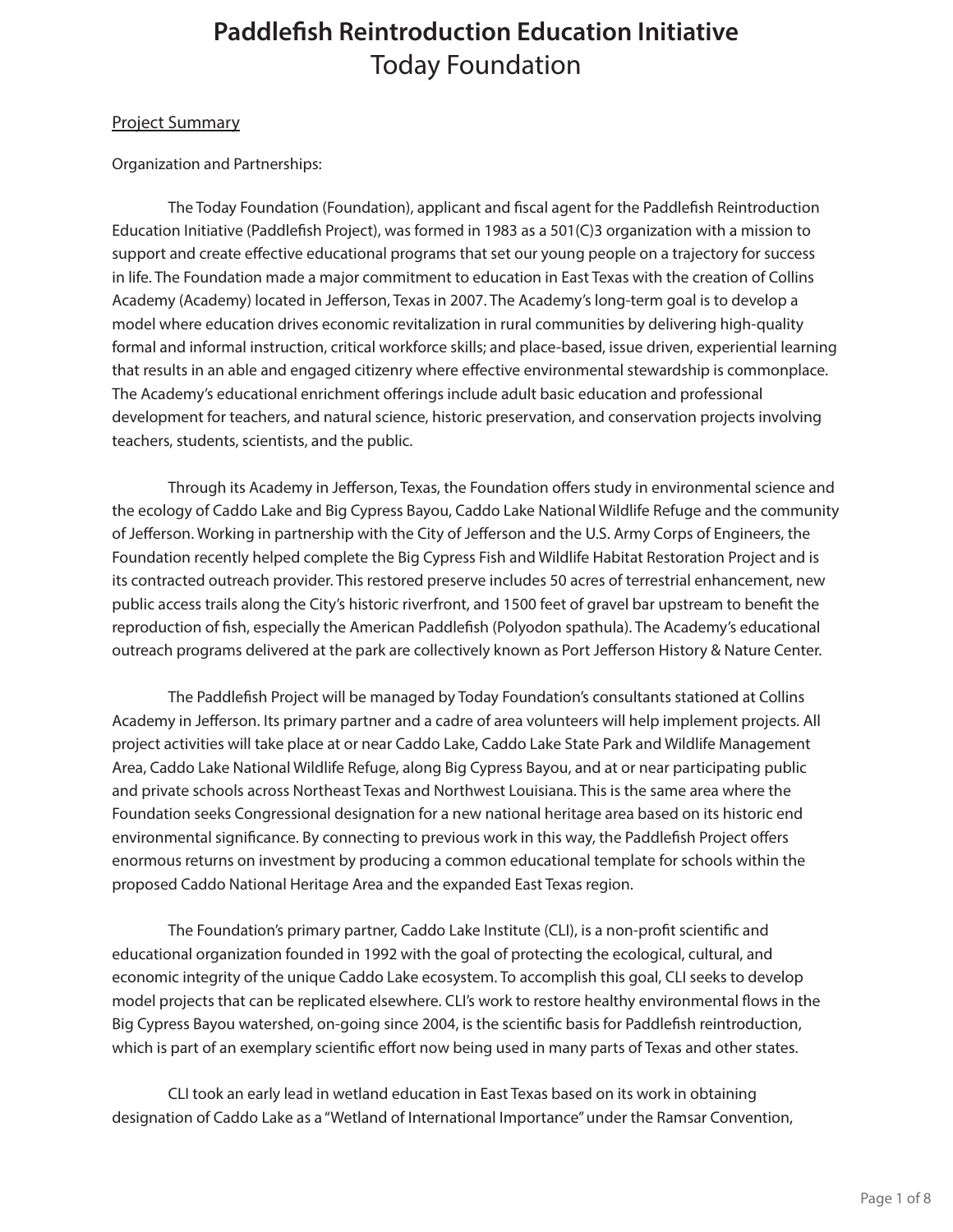now signed by over 160 nations. That action by CLI, as the flows work does now, provided an opportunity to use a local, environmental science project to support the efforts of area schools to provide exciting natural science classes that build stewardship capacity. Through its collaborative efforts, CLI will provide technical assistance and professional scientific support for the Paddlefish Project. Our volunteers will be certified Texas Master Naturalists and Texas Master Gardeners form surrounding counties in East Texas and Northwest Louisiana. This group of able adults are already engaged with habitat restoration and environmental education outreach at Caddo Lake, along Big Cypress Bayou in association with the Port Jefferson History and Nature Center Project, and with school recruitment, teacher training, and pilot activities related to this proposal. Their sponsoring organizations, Texas Parks and Wildlife Department and the Texas A&M University AgriLife Extension Service have a long history of collaboration with both the Today Foundation and CLI.

### Summary:

Today Foundation has never submitted a proposal or received a grant award of any kind from the U.S. Environmental Protection Agency.

The Paddlefish Project is an environmental science enrichment program that networks scientists with stakeholders to address local issues of importance. It will effectively serve as a model for creating behavioral change that benefits the environment by providing elementary, secondary, and postsecondary students, their teachers and professors, volunteers, and youth and adult event attendees with content knowledge, scientific process skills, and real-world practice to make informed environmental decisions and to take responsible actions. Behavioral change will occur as participants acquire knowledge, apply their understandings while implementing investigations, and as they organize, differentiate, characterize, and evaluate data. It addresses EPA's educational priorities for community projects by involving preKpostsecondary students and the public in local issues of environmental importance related to the reintroduction of the American Paddlefish and improving habitat for other aquatic species and terrestrial plants and animals. EPA's environmental priorities for protecting water are addressed by monitoring surface water quality and analysis of the effectiveness of previous aquatic and land-based habitat restoration work. Even though this environmental education proposal is based on CLI's development and implementation of an experiment for reintroducing the Paddlefish to its native waters, this project could be used as a template for the reintroduction of any native organism to its historic place by utilizing the same approach, the same activities, the same type investigations, and a similar culminating event. In addition, the Paddlefish Project provides a template for community projects emanating from previous, existing, and new scientific investigations of important environmental issues as no other education project has done.

The use of paddlefish reintroduction as a platform or "hook" to teach ecological principals and environmental inquiry is the purpose of this proposal. Educational targets are: (1) to improve stewardship, the public's ability to pro-actively engage with issues affecting the health of Caddo Lake and the Big Cypress Bayou Watershed, and (2) to improve student performance in specific areas of the statewide science assessment. These goals fully meet the definition of environmental education presented in Section 1 (B) of the proposal guidelines because all proposed activities involve formal or informal learning experiences for teachers and students, preK-postsecondary, volunteers, and the general public. Although agency and other professional scientists participate, no funding for technical training activities for environmental management professionals or activities directed toward the support of non-educational research and development is involved.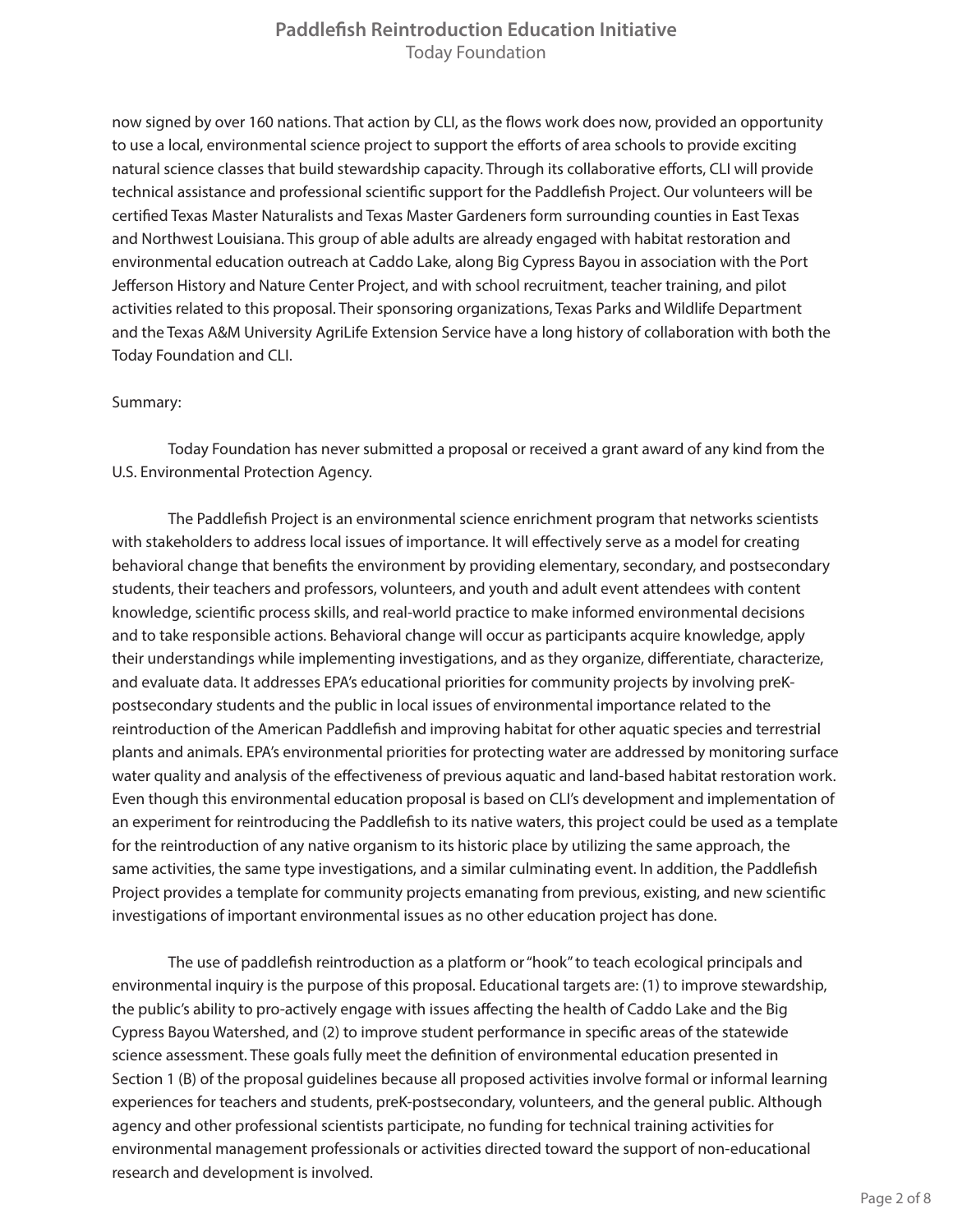Implementation/Delivery Method:

In March 2014, the U.S. Fish & Wildlife Service will release 50 two-foot long paddlefish with radio transmitters into Big Cypress Bayou downstream of Lake O' the Pines as a test of the value of recent habitat restoration work. This release will provide an opportunity for schools to be heavily engaged with ecological studies and environmental education. Student-teacher groups will augment the work of scientists by conducting their own age appropriate, standards aligned, environmental testing and issue investigations. When the released paddlefish appear ready to utilize in-stream habitat improvements for spawning, a large stocking of up to 10,000 small paddlefish will be introduced triggering the implementation of high-quality environmental studies for participating schools, volunteers, and the public for which this proposal is written.

Proposed outputs of the Paddlefish Project include recruitment meetings, professional development workshops and a summer camp for teachers and college professors, school-based projects for preK-Grade 2 students, field-based investigations for Grades 3-5, field inquiry and problem-based investigations for Grades 6-postsecondary students, optional summer day camps for students, and special events commemorating national/international days of service. An annual culminating event, the Paddlefish Festival, will be conducted during May of each year for student project reporting and celebrating new contributions toward a healthier environment for native plants, animals, and humans alike. In addition, certain other special events will be conducted to help assure recruitment and retention of volunteer and school participants. This includes continuing education certifications, stipends, and sub-grants for teachers, a volunteer banquet associated with National Public Lands Day in September for volunteers, and an evening reception for school Superintendents and Curriculum Directors in March of each year.

### Audience:

Primary target participants are teachers and students of public and private schools in Northeast Texas and Northwest Louisiana. Qualified volunteers and the general public are also targets. The initial service area will include six counties in Texas and two parishes in Louisiana, all located within or adjacent to the Big Cypress Bayou system, contiguous with one another, and within or very near to the proposed Caddo National Heritage Area. This geographic area contains over 650,000 people of which 34% are minorities and 20-34% of those 18 years or younger live at or below the poverty level.

| <b>County/Parish</b>  | <b>Population</b> | White  | Other  | <b>Below</b><br><b>Poverty</b> | <b>BP Under</b><br>18 yrs. |
|-----------------------|-------------------|--------|--------|--------------------------------|----------------------------|
| Cass, TX              | 30324             | 24177  | 6147   | 20%                            | 29%                        |
| Marion, TX            | 10546             | 7830   | 2716   | 21.90%                         | 34.40%                     |
| Harrison, TX          | 65631             | 48546  | 17085  | 16%                            | 23.80%                     |
| Morris, TX            | 12934             | 9399   | 3535   | 19.70%                         | 34.20%                     |
| Upshur, TX            | 39309             | 34793  | 4516   | 14.30%                         | 22.40%                     |
| Gregg, TX             | 121730            | 89554  | 32176  | 16.90%                         | 24.90%                     |
| Caddo Parish          | 254969            | 127852 | 127117 | 19.30%                         | 30.10%                     |
| <b>Bossier Parish</b> | 117742            | 87563  | 30179  | 13.40%                         | 19.50%                     |
| <b>Totals</b>         | 653185            | 429714 | 223471 |                                |                            |

Public response indicates the service area may expand in year two due to interest expressed from more distant schools, several of which are urban containing higher concentrations of Hispanic students. Use of the paddlefish as the program icon appears to be wildly popular with students and adults alike.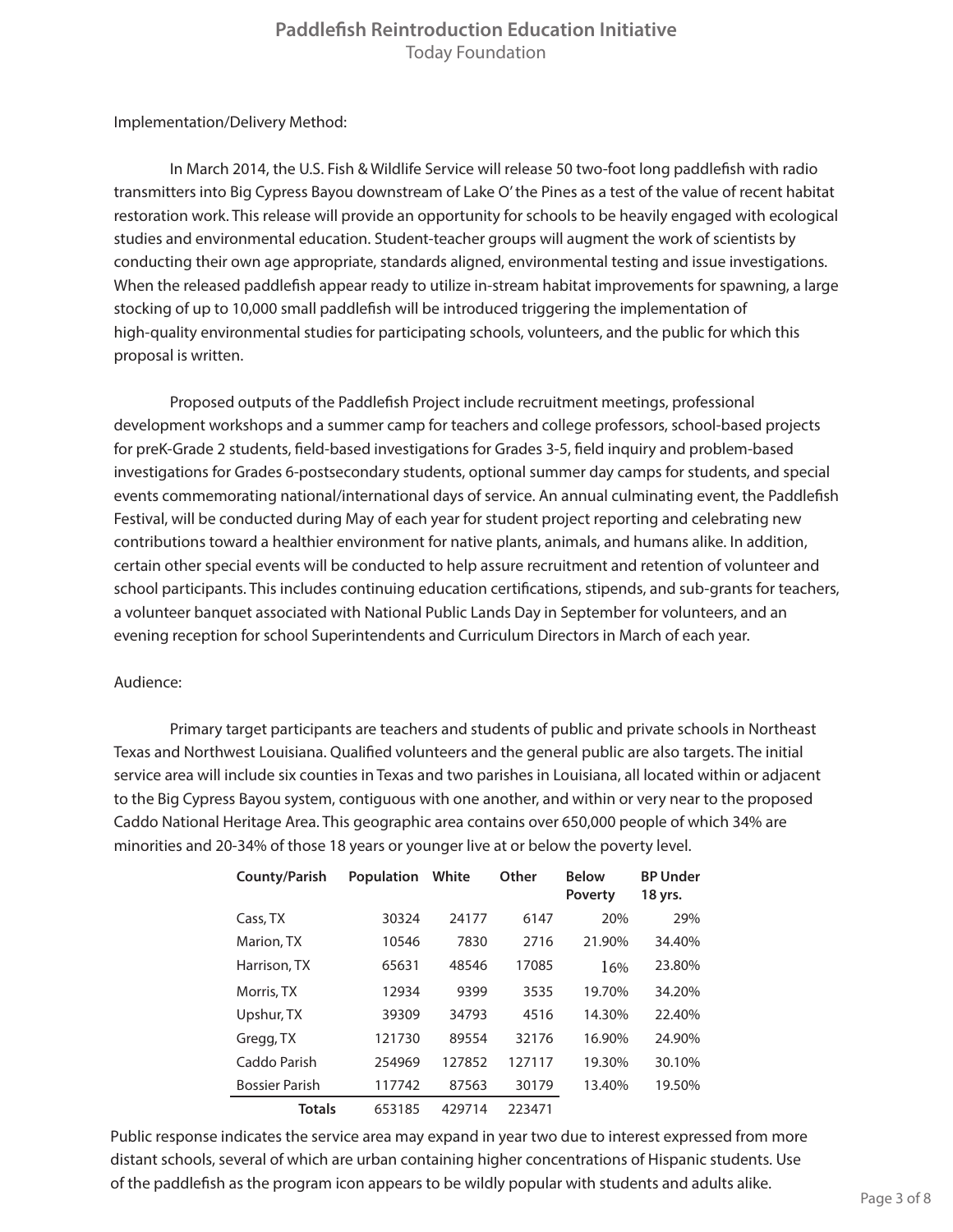Costs:

The total federal project costs is \$197,233 for the proposed two-year funding cycle. Thirty-eight percent of the amount is for inquiry project supplies and 27% is for consultant costs. The \$87,000 match is made up of personnel costs directly related to the delivery of high quality environmental science.

## Project Description

The Paddlefish Project will provide a model of quality methods, practices and techniques, which help to create a vision of how to inspire behavioral change through non-regulatory means while raising public awareness of actions that can be taken to advance environmental stewardship. It will integrate these methods, practices and techniques into school curriculum providing a standards aligned way of raising student performance by creating problem-solving and critical thinking skills in locally meaningful ways.

## What:

The EPA educational priority most addressed by the Paddlefish Project is (3) Community Projects, because all outputs are formal or informal experiential learning opportunities directly linked to solving a long standing environmental issue related to surface water quality and quantity. Outdoor place-based and problem-based service learning is the teaching tool of choice for Grades 3 and up. PreK-Grade 2 students conduct investigations close to their classrooms for reasons of safety. Older grades and postsecondary students conduct field inquiry to answer questions they deem important.

The EPA environmental priority focus is (4) Protecting Water. The reason behind the need to reintroduce the Paddlefish is aquatic habitat demise due to the upstream installation of Lake O' the Pines Dam in 1960. The impounding of Big Cypress Bayou's waters drastically reduced flows and changed hydrologic regimes eliminating the environmental niche of the paddlefish, other wildlife, and many wetland plants. Additionally, Dallas-Fort Worth is looking to acquire Northeast Texas water for the continued expansion of its urban footprint. Rural citizens need to understand and respond to plans of large cities to the west to take Northeast Texas' and Northwestern Louisiana's surface water. Due to actions of the 83rd Texas Legislature and a much larger voting population, Dallas-Fort Worth will eventually win this on-going battle. Therefore, there exists an urgent and critical need for assuring water quality and that enough quantity remains for biologic flows necessary to maintain habitat health for native flora and fauna, to support economic and recreational activities, and to answer human health needs.

The specific goals of the two-year project are:

- 1. Increase stewardship the public's ability to pro-actively engage with issues affecting the health of Caddo Lake and Big Cypress Bayou Watershed (or a participants home watershed), and
- 2. Improve preK-12 student performance in specific areas of the statewide science assessment.

Paddlefish Project goals will be achieved through the implementation of a series of outputs designed to:

- Engage and hold the attention of the target audience (Paddlefish as marketing icon),
- Provide effective recruitment and knowledge of best practice (professional development),
- Utilize standards aligned, inquiry and problem-based curricula for preK-postsecondary participants (constructivist approach with scaffolding & scaling up in 2nd year),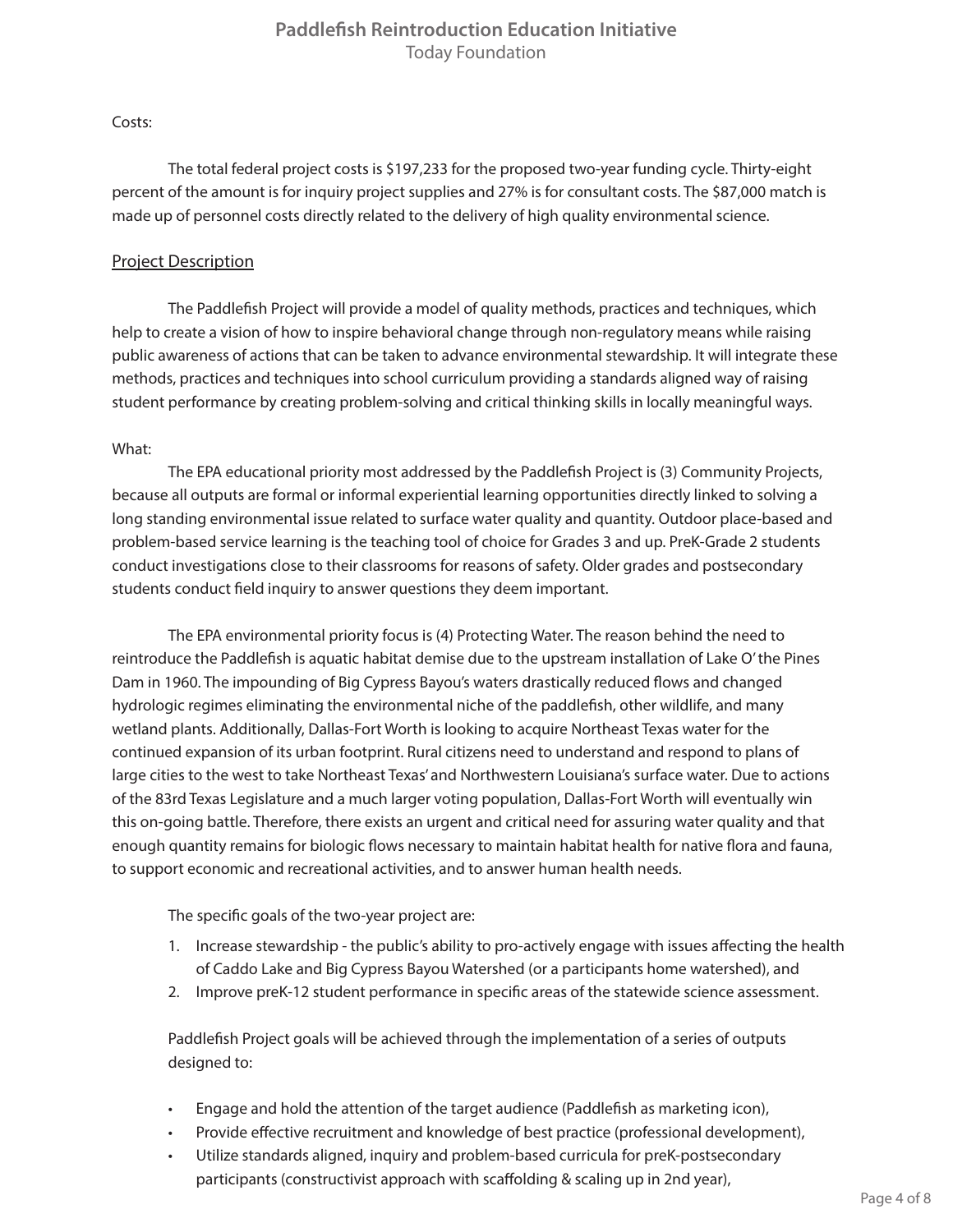- Establish quality interaction between the scientific community and target audience (web site, Paddlefish Festival & other events),
- Conduct a community-based stewardship project (reintroduction of Paddlefish),
- Entrain the public (Media, Paddlefish Festival & other events), and
- Model, facilitate, and celebrate behavioral change (conduct stewardship projects & publicize).

The paddlefish Project will create behavioral change by directly involving the target audience in quality stewardship activities based on sound science. It will demonstrate to the public the power of common understanding and focused action. The richness of community-based events and the constant stream of publicity via print and electronic media planned will reinforce the desired message. Scaling up in year two will broaden and diversify the audience by involving urban schools and locations to the west where an historic minority (Hispanic population) is now a majority race.

### Why:

The project location, Caddo Lake and Big Cypress Bayou, represents a very high quality and unique environment. The U.S. Fish and Wildlife Service has prioritized the area based on the high-quality habitat. Today, however, more than 40 of the native species at Caddo Lake and Big Cypress Bayou are endangered, threatened or rare, including the American Paddlefish. Big Cypress Bayou is classified as an impaired river by the Texas Commission on Environmental Quality and the Texas Department of State Health Services maintains a fish consumption advisory for Caddo Lake and Big Cypress Bayou.

Like the internationally important wetlands and their extraordinary floral and faunal communities that can provide an economic basis for fishing, boating and other nature-based recreation, the region's human resource base is threatened. As revealed by student performance scores on the state's annual science assessments, area students experience difficulty answering higher cognitive skills questions related to how adaptations help organisms survive in their environments, how organisms interact with their environment, interdependence among organism and their environments, and how environmental changes affect organisms. In most of these cases, underfunded public schools are simply not able to provide relevant, real-world learning experiences to address the problems and meet the state's expectations for math and science. The Paddlefish Project drills in on specific weak points in student performance by providing targeted professional development for teachers and customized, in-depth content, field inquiry, and information communications experience for students.

### How:

The Paddlefish Project will meet its goals by delivering effective outputs: meetings, workshops, inquiry learning opportunities, and events; and by broadly disseminating relevant information via a culminating event, print and electronic media, and a robust web site. A pilot project is now underway that is field testing the design and implementation plan, which is funded by the Foundation and presented here. Four rural school districts, McLeod ISD, Hughes Springs ISD, Jefferson ISD, Karnack ISD, and one urban district, Hallsville ISD, are now rolling out preK-Grade 12 pilot projects. These districts, along with Panola Community College, East Texas Baptist University, and Texarkana College, make up the beginning preKpostsecondary pilot cadre.

After a successful recruitment effort, teachers and college professors were presented professional development training that provided content information about the American Paddlefish, its habitat an Page 5 of 8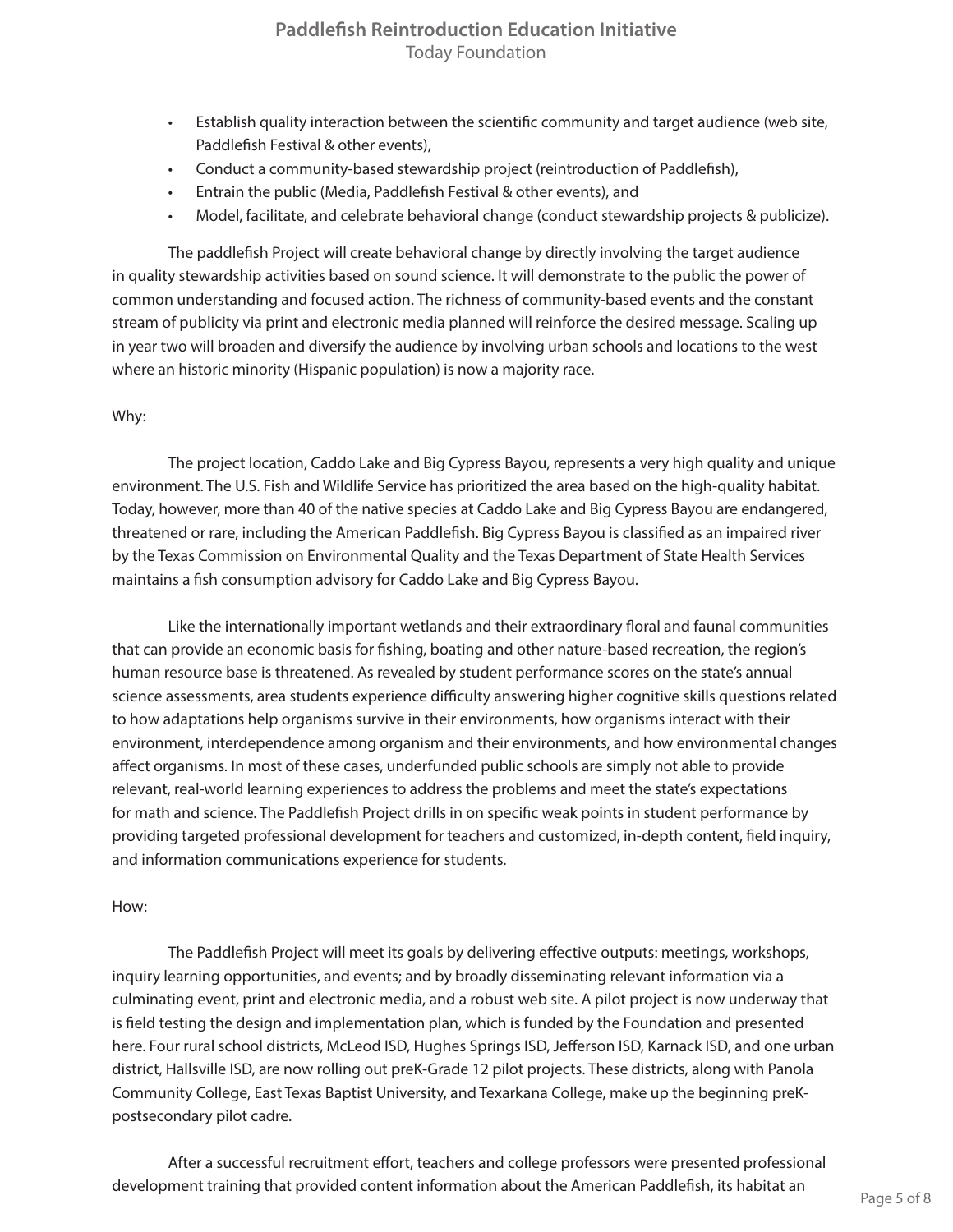niche requirements, how the upstream impoundment changed in-stream and riparian habitat health, what working scientists are doing to document and reintroduce the paddlefish, and how to select and modify existing curricula to deliver high-quality classroom and field inquiry lessons.

Currently, with the help of Academy staff, all participating schools are planning their own environmental science inquiry modules composed of at least 10 sessions whereby students ask questions, develop investigations, collect and analyze data, draw conclusions, and report findings and recommendations. The development of all prescribed curricular materials and programs are from previously funded EPA projects. PreK-Grade 2 teachers are using Growing Up WILD to select and modify appropriate lessons to fit the Paddlefish Project design and their particular needs. For example, organisms and environment is the primary school content area while life cycles is the connecting concept. Grades 3-5 teachers are building their study units by adapting lessons from the existing Aquatic WILD and Junior Master Gardener programs related to the concepts of adaptations and niche. Citizen Science protocols for Texas Stream Teams and Invaders of Texas groups are being utilized by middle school, high school, and college instructors to fashion appropriate field inquiry that will deliver important data relative to both stream side conditions and the aquatic habitat of the Paddlefish.

| <b>Activity</b>            | <b>Materials</b>       | <b>Delivery Mode</b>                          |
|----------------------------|------------------------|-----------------------------------------------|
| Primary Module (preK-Gr 2) | Growing Up WILD        | Structured classroom & school yard lessons    |
| Elementary Module (Gr 3-5) | Aquatic WILD,          | Structured inquiry, classroom, school yard, & |
|                            | Junior Master Gardener | Port Jefferson History & Nature Center        |
| Middle School (Gr 6-8)     | Texas Stream Team      | Field Inquiry, lab & field                    |
| High School (Gr 9-12)      | Invaders of Texas      | Field Inquiry, lab & field                    |
| Summer Camp                | All of above           | Day camps and overnight camp out              |

Content delivery includes hands-on, outdoor education delivered in multi-sensory modalities where descriptive inquiry moves quickly to field inquiry. This transition corresponds to a right-hand shift toward the higher order cognitive skills of Bloom's Taxonomy as the grade levels increase. Similarly, students move from conducting descriptive investigations in PreK-Grade 2 to planning/conducting field inquiry at Grade 6. In the same way, the sophistication of scientific materials and equipment used by students increases with grade level whereby students begin with simple tools such as a magnifying lens and progress through water test kits to electronic field probes. After each class conducts its research, field investigations and other scientific inquiries, an evaluation, analysis, and synthesis of the class's work will be provided in a report that will be presented at the culminating event, the annual Paddlefish Festival. These products may be of any format appropriate for the topic, the audience, and the presenter.

As proposed, the Paddlefish project is a two-year program beginning in September 2014 with recruitment of additional public and private schools. Newly recruited schools will join the pilot group in the initial year, which will focus on districts nearest to the resource - Big Cypress Bayou and Caddo Lake. The second year of recruitment will expand the service area outward with no limit on geographic location. It is anticipated that many Cohort 2 schools will be from urban locations with even higher percentages of underperforming and underrepresented students than in Cohort 1.

After recruitment of participants, teachers, volunteers, and partners will be trained in a professional development workshop where teachers receive continuing education credits. Training is followed by collaboration between a schools participating teachers, consulting project specialists, volunteers and partners to select and refine problem-based, service learning investigations. Learning modules are made up of at least 10 sessions and yield a report that is shared during the culminating event, the Paddlefish Festival.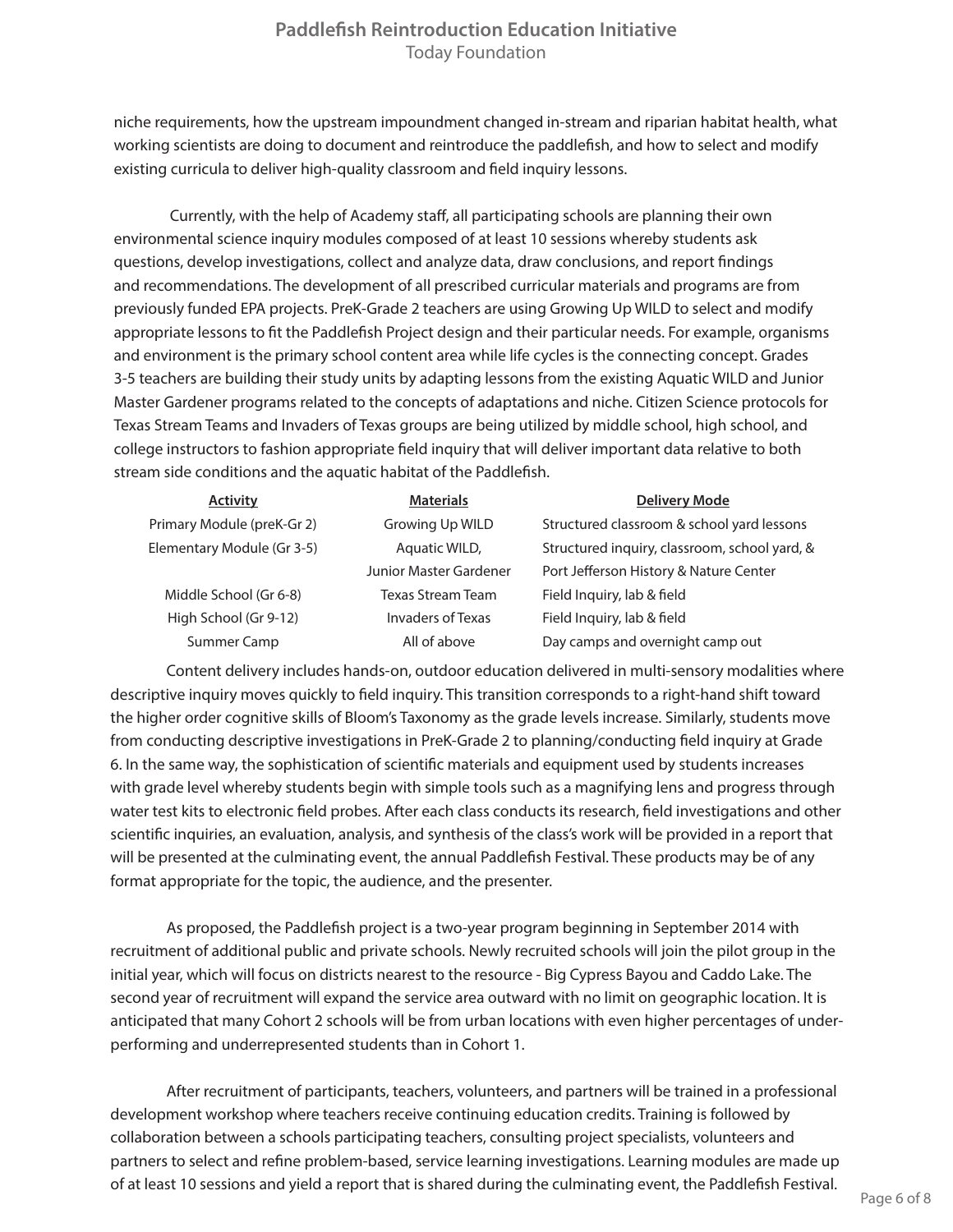Interspersed within the student project period are stewardship events such as National Public Lands Day and World Wetland Day where Paddlefish Project participants will be invited to conduct short-term community stewardship activities with the public. Summer camps with stipends will be offered to teachers for in-depth content and skills development while day camps will be offered to students in June of each year. The Paddlefish Project web site, which will facilitate adoption, naming, and following the movements of electronically tagged paddlefish, will promote high quality communications between students and scientists via a blog, an information repository containing scientific study reports, project news stories, and a video-photo gallery. The applicant and partnering organizations will deliver presentations to statewide audiences on two occasions, in October at the Conference for the Advancement of Science Teachers and at the Texas Environmental Education Advisory Committee Annual Meeting in January.

Except for the match requirement, the sub-award program will utilize the same eligibility criteria and guidelines as EPAs EE Program including support for EPA's Strategic Plan and an outcome of environmental improvement. A solicitation period will commence on September 1, 2014 with each participant school district receiving guidelines and an invitation to submit by a November 28, 2014, deadline. A second similar solicitation will follow on September 1, 2015 to completely deplete the sub-award amount of 25% of the EPA funds awarded. The second sub-award grant cycle will be limited in this way to the amount remaining from the first sub-award cycle. Each sub-awardee will be held to the same design specifications and reporting requirements as the prime recipient. In addition, site visits-as many as needed-by the Evaluation Team that granted the sub-award will be conducted to make sure EPA priorities are addressed and that awardees implement activities that improve behavior through nonregulatory means.

### Who:

Students and teachers in six Northeast Texas counties and two parishes in Northwestern Louisiana, our partners and volunteers for this project, and the citizens who attend project events comprise the target audience. The population for this area is more than 600,000 with almost 150,000 students enrolled in public schools. The Paddlefish project seeks to serve 10 school districts in year one of the grant program and to add 10 additional districts in year two. Assuming a mix of large and smaller districts, as many as 15,000 students could be served over a two-year award period. Many thousands more form the ranks of our volunteers, partners, and participating citizens would be impacted through copious media outreach, and our rich event schedule.

As previously stated, the needs of this audience relate directly to maintenance of surface water quality and its quantity, maintenance and improvement of habitat health, and the widespread creation and use of new knowledge and skills to support proactive stewardship activities through non-regulatory means. Fortunately, means of transferring the new knowledge and skills needed to the target audience are easily aligned with learning standards and will improve student performance on high stakes accountability tests. The ability to coalesce and focus existing resources across the region to impede the loss of water quality and quantity, improve habitat health, and to maintain human wellbeing is at hand. A grant award here will create a new paradigm where empowered citizens work together for the fair distribution of environmental benefits and burdens.

Three incentives will be used to attract and retain science teachers. All encourage professional development of content knowledge along with inquiry and service learning skills. First, teachers will be